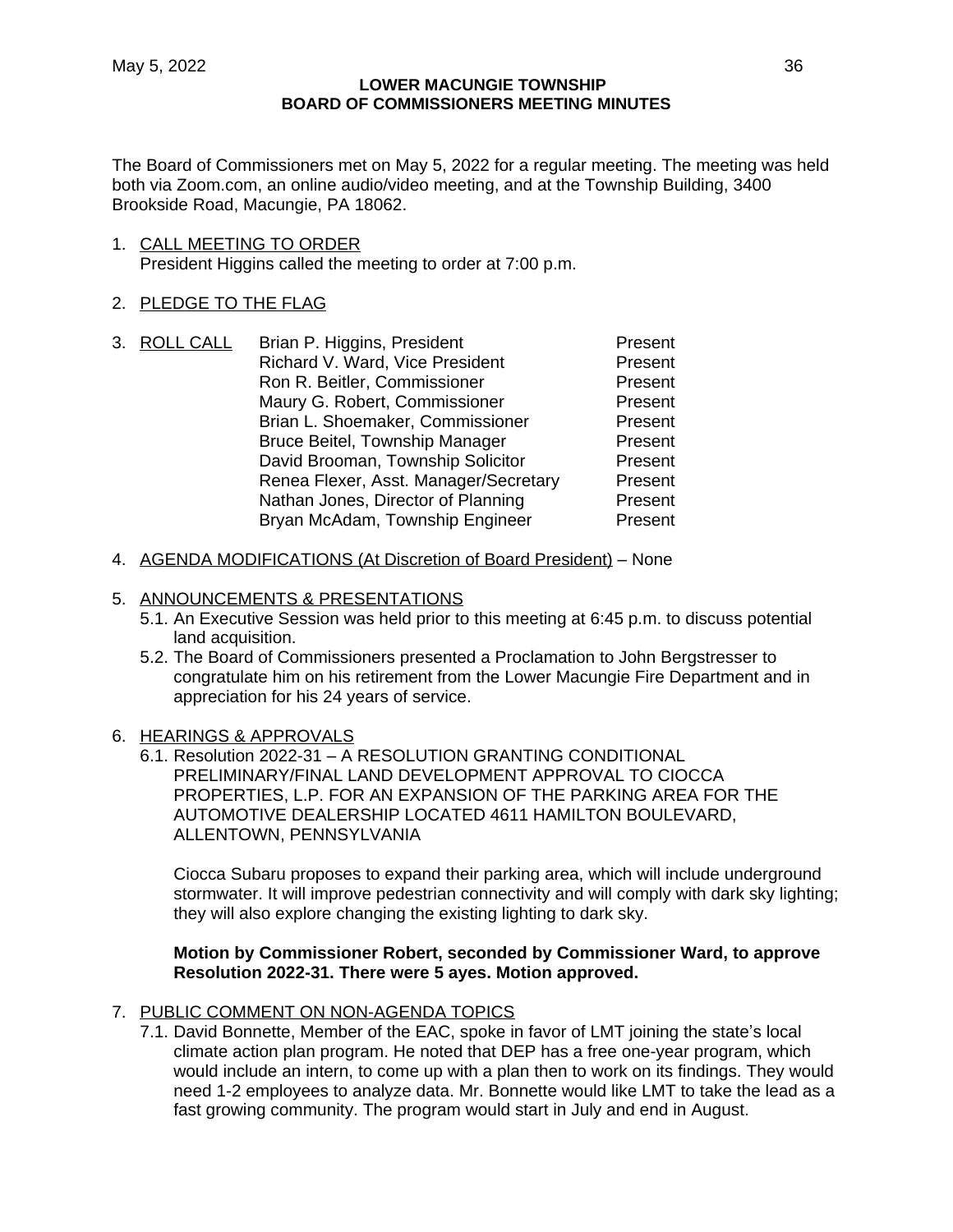### 8. COMMUNICATIONS

- 8.1. Michael Hock, Wildlands Conservancy Notification of PA DCNR grant application to potentially replace a vehicular bridge.
- 8.2. Jim Schwartz, AARP Tax Preparation Letter of thanks for letting them use our facilities to prepare taxes for over 200 seniors.
- 9. APPOINTMENTS TO VARIOUS BOARDS, COMMITTEES, AND COMMISSIONS None

#### 10. APPROVAL OF MINUTES OF PREVIOUS MEETING(S)

**Motion by Commissioner Robert, seconded by Commissioner Beitler, to approve the April 21, 2022 minutes as drafted. There were 5 ayes. Motion carried.**

#### 11. APPROVAL OF TRANSFERS, BILL LIST AND PAYROLL

11.1. Mr. Beitel reviewed the May 5, 2022 Bill List.

| 01 | General Fund             | \$190,838.82 |                    | 33 Open Space Fund      | \$130.00     |
|----|--------------------------|--------------|--------------------|-------------------------|--------------|
| 08 | Sewer Fund               | \$506,310.38 |                    | <b>135 Liquid Fuels</b> |              |
| 19 | Debt Service Fund        |              |                    | 37 Developers Impact    |              |
|    | 30 Capital Projects Fund | \$26,192.50  |                    | 101 Payroll             | \$171,228.46 |
|    | 32 Federal Grants Fund   |              |                    | 36 Developers Escrow    | \$66,700.91  |
|    |                          |              | <b>Total Funds</b> |                         | \$961,401.07 |

# **Motion by Commissioner Robert, seconded by Commissioner Ward, to approve the May 5, 2022 Bill List as drafted. There were 5 ayes. Motion carried.**

## 12. DEPARTMENTAL MATTERS

## 12.1. **Engineering**

12.1.1. Engineer's Report: 1) There will be several preconstruction project meetings scheduled and they will be announced at the next meeting.

## 12.2. **Planning**

- 12.2.1. Review of Modified Plan for Spring Creek Properties Lot 16 This is an administrative review for a simple adjustment to add another driveway off Congdon Hill Road. This will improve the safety for trucks to use the loop road rather than going through the parking lot. They're enlarging the basin for the additional impervious surface. This will be at the next meeting for approval.
- 12.2.2. Resolution 2022-32 A RESOLUTION REDUCING FINANCIAL SECURITY FOR THE MOUNTAIN VIEW ESTATES SUBDIVISION AND LAND DEVELOPMENT

## **Motion by Commissioner Robert, seconded by Commissioner Ward, to approve Resolution 2022-32. There were 5 ayes. Motion carried.**

12.2.3. Planner's Report: 1) The next Planning Commission meeting is May 10<sup>th</sup>.

# 12.3. **Solicitor**

12.3.1. Solicitor's Report: 1) At the Board's request the Solicitor and staff attended the April 26<sup>th</sup> Zoning Hearing Board meeting to oppose a requested variance for a three-lot subdivision in the 100 and 500 year floodplain. The applicant testified that they were looking to subdivide and not build until more studies could be done, but their variance request was denied.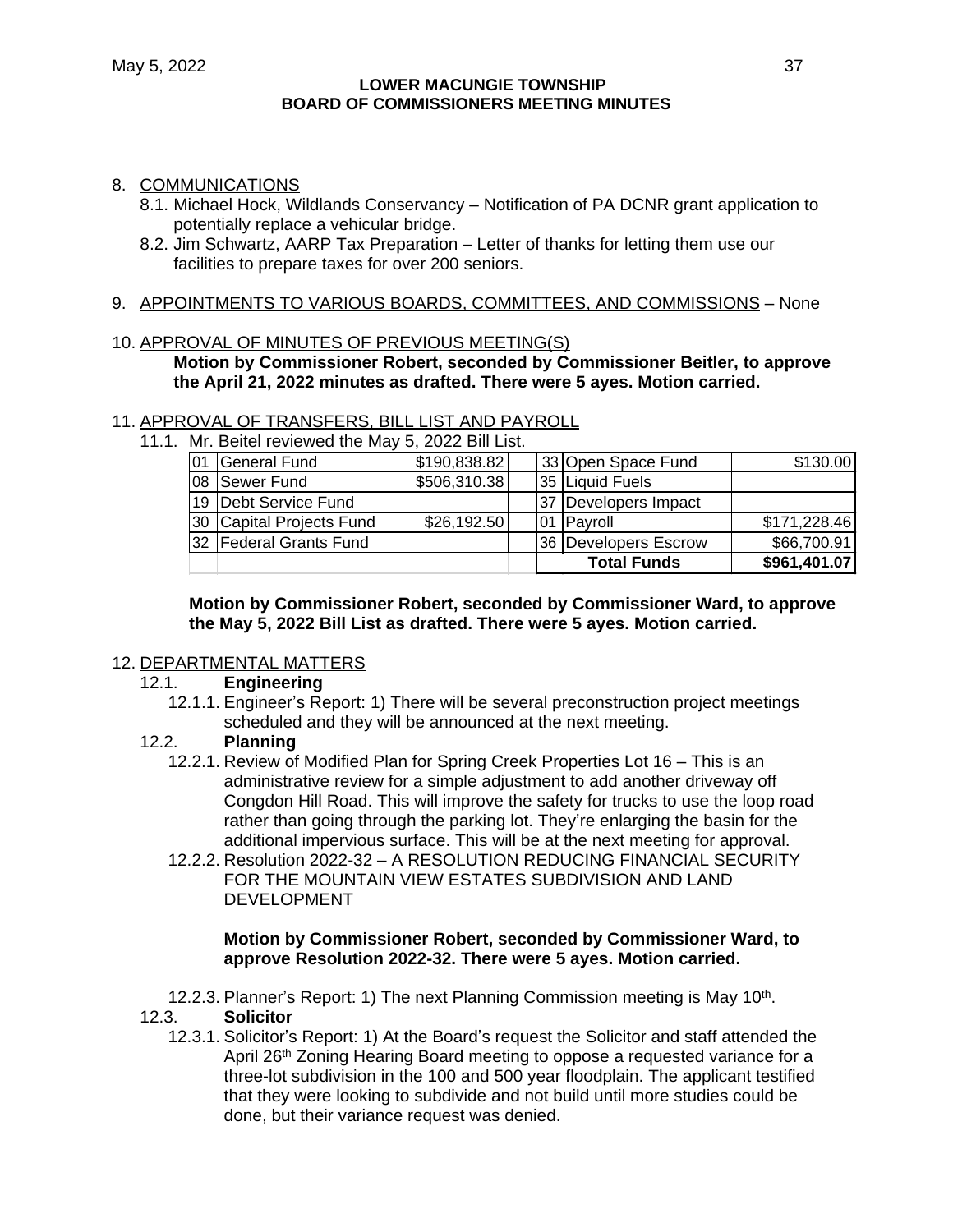# 12.4. **Township Manager**

- 12.4.1. Financial Report on Cash and Investments An updated list was provided to the Board for informational purposes.
- 12.4.2. Consideration to Approve the Park Memorial Application of Phyllis Whitney to Place a Plaque on an Existing Bench in Memory of Warren Whitney.

# **Motion by Commissioner Robert, seconded by Commissioner Ward, to approve the Park Memorial Request of Phyllis Whitney in memory of Warren Whitney. There were 5 ayes. Motion carried.**

12.4.3. Manager's Report: 1) Thanks were given to staff for all their work with the Community Day event.

## 13. COMMITTEE REPORTS

13.1. The next Board of Commissioner's Workshop is May 23<sup>rd</sup> at 6 p.m.

# 14. OTHER BUSINESS

# 14.1. **Old Business**

- 14.1.1. Crossing Guard Agreement with EPSD (Notified of No Cost Sharing)
- 14.1.2. Chapter 18 Sewers Amendment (To Be Drafted)
- 14.1.3. Chapter 23 Stormwater Amendment (To Be Drafted)
- 14.1.4. Chapter 27 Zoning Amendment, Lookback (To Be Drafted)
- 14.1.5. Approving a Permanent Easement with Lutron for the Compost Facility Access Road and Compensation Agreement (Being Drafted)
- 14.1.6. Resolution Approving Tax Collector Bond (Awaiting Order from County)
- 14.1.7. Update Lower Macungie Emergency Operation Plan (Being Drafted)
- 14.1.8. Trexlertown Special 537 Study (Consideration June 16<sup>th</sup>)
- 14.1.9. Resolution Approving an Agreement with Norfolk Southern for the Stormwater Facility at the Sauerkraut Lane Extension at Grade Railroad Crossing (Consideration May 19<sup>th</sup>) – The Solicitor's office is reviewing. This will allow for passage of Township stormwater facilities under the new railroad crossing. There will possibly be action at next meeting.
- 14.2. **New Business**

### **Motion by Commissioner Higgins, seconded by Commissioner Robert, to amend the agenda to add an item to consider naming a baseball field. There were 5 ayes. Motion carried.**

14.2.1. ADDED – Naming of the Church Lane Baseball Field

# **Motion by Commissioner Higgins, seconded by Commissioner Robert, to rename the large baseball field at Church Lane Park, also known as the High School baseball field, in memory of Joseph G. Mastroianni.**

Commissioner Higgins noted that Mr. Mastroianni was very passionate of the use and maintenance of this field. He passed unexpectedly last year and Commissioner Higgins feels this would be a fitting honor. The family appreciates the recommendation.

# **There were 5 ayes. Motion carried.**